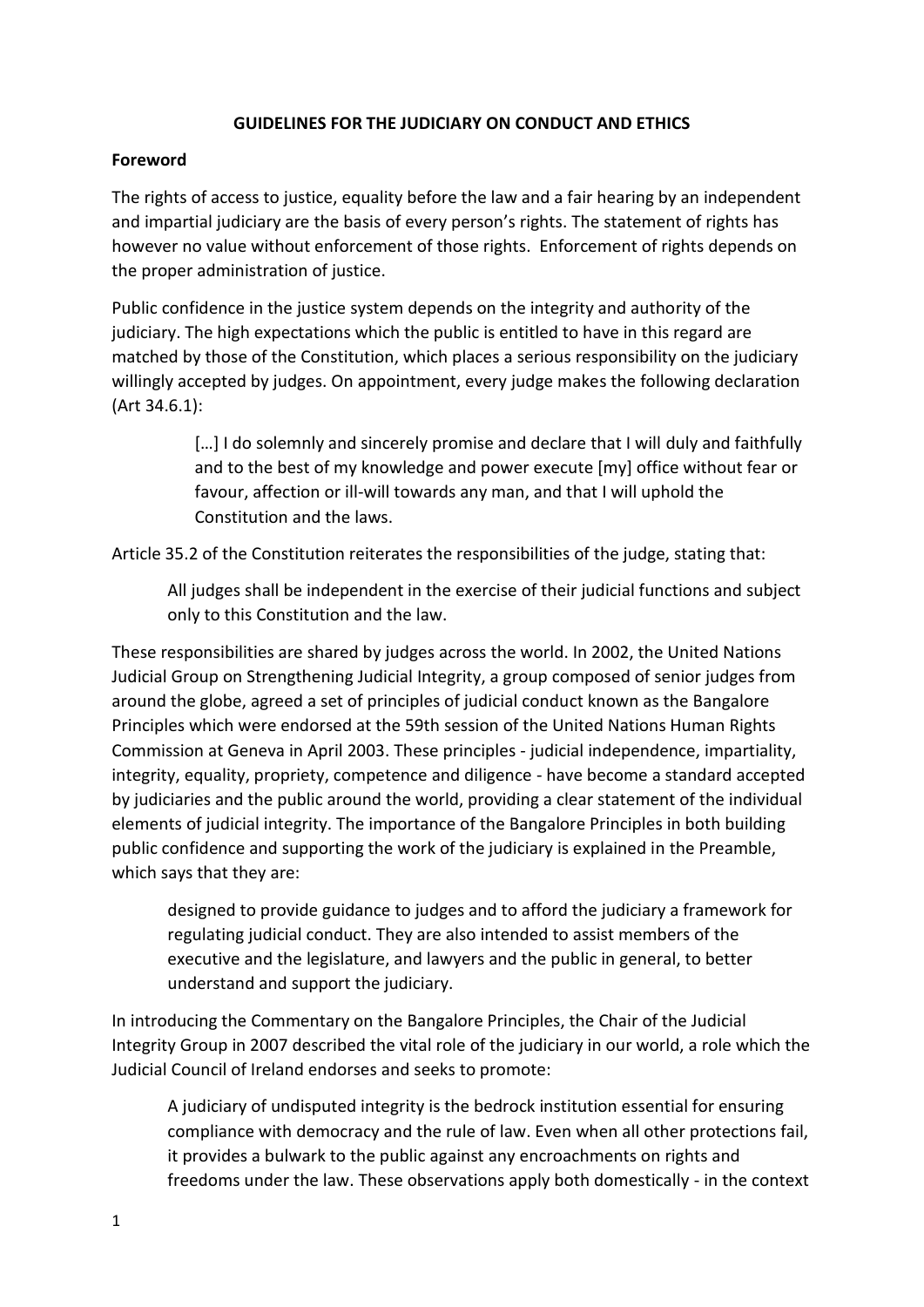of each nation State - and globally, viewing the global judiciary as one great bastion of the rule of law throughout the world. Ensuring the integrity of the global judiciary is thus a task to which much energy, skill and experience must be devoted.

It is these highly respected international standards on which the Oireachtas drew in framing the Judicial Council Act 2019. Recognising the Bangalore Principles' injunction that the articulation of judicial conduct standards and the regulation of judges' adherence to them is a matter for the independent judiciary, the Act established the Judicial Council and set out its functions in s. 7(1)(b) (and indeed the function of the Judicial Conduct Committee in s. 43(2)) as including the promotion and maintenance of:

high standards of conduct among judges, having regard to the principles of judicial conduct requiring judges to uphold and exemplify judicial independence, impartiality, integrity, propriety (including the appearance of propriety), competence and diligence and to ensure equality of treatment to all persons before the courts.

To this end, the Act required that the Judicial Conduct Committee should:

prepare and submit to the Board for its review draft guidelines concerning judicial conduct and ethics, which guidelines shall include guidance as to the matters a judge should consider when deciding whether he or she should recuse himself or herself from presiding over legal proceedings, for adoption by the Council.

The Bangalore Principles state standards which the judiciary and people of this country have long expected of our judges and which form the basis of the draft guidelines prepared by the Judicial Conduct Committee and submitted to the Board of the Council which has reviewed them and adopted them after consideration and some modifications and recommended them for adoption by the Council. The Principles are set out in this document and elaborated on where necessary to reflect the issues and challenges which judges face in contemporary Ireland. In adopting them, the Council is mindful of the clear statement in s. 93 of the Act that:

Nothing in this Act shall be construed as operating to interfere with—

(a) the performance by the courts of their functions, or

(b) the exercise by a judge of his or her judicial functions.

The guidelines apply to all judges in our justice system. They do not constitute a code, or rules. Rather, they are a set of principles designed to enable judges to come to their own decisions on the ethical and conduct issues which they face and to help the public understand the role of the judiciary and their professional standards.

In addition to their function in promoting the highest standards of judicial behaviour, and in assisting judges to make their own decisions on matters of ethics and conduct, the guidelines will also provide a framework for the conduct review function of the Judicial Council. The Judicial Conduct Committee will have regard to these guidelines when determining whether complaints before it amount to judicial misconduct. In that regard, judicial misconduct under the Act means conduct (whether an act or omission) by a judge,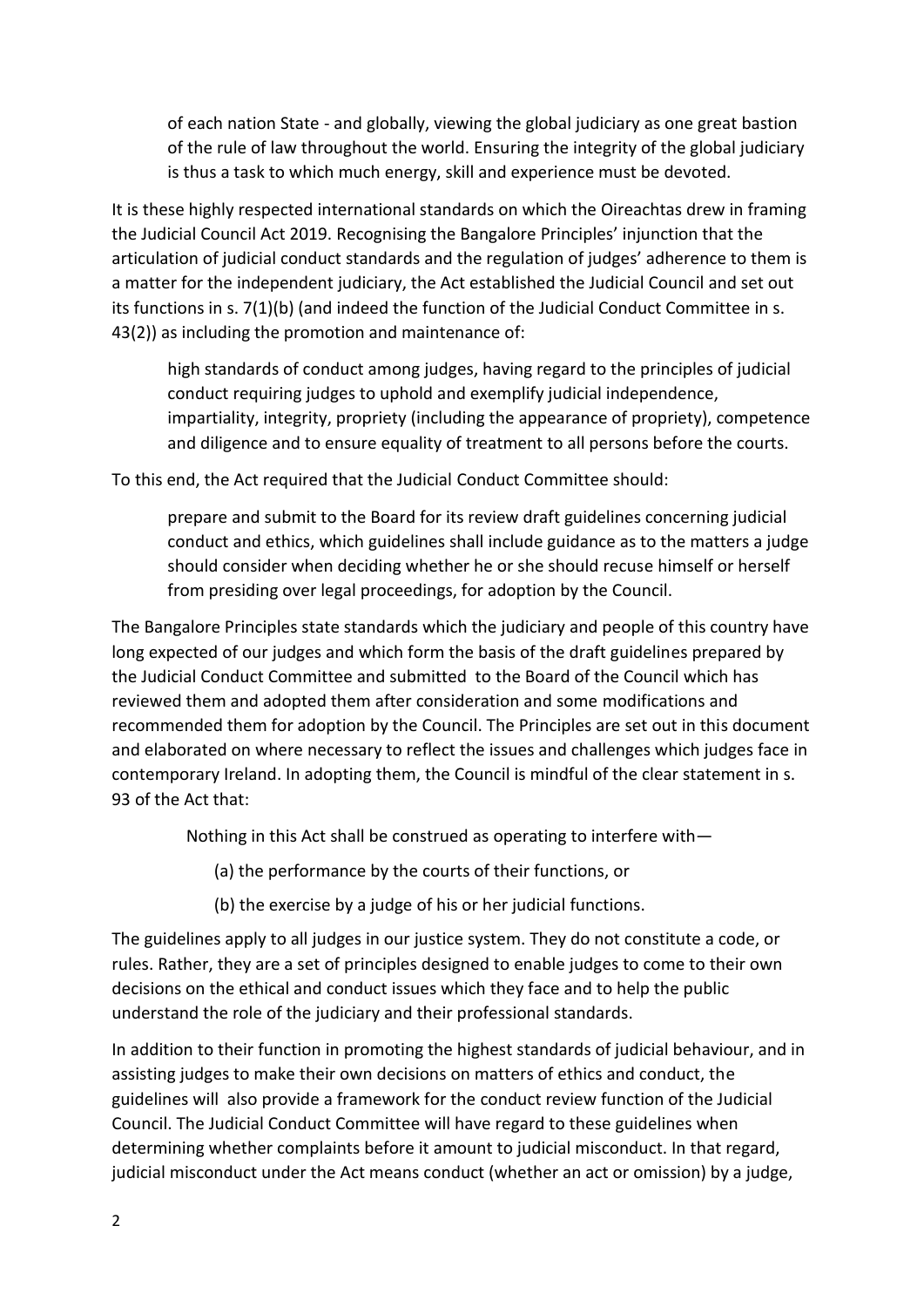whether in the execution of his or her office or otherwise, and whether generally or on a particular occasion, that—

(a) constitutes a departure from acknowledged standards of judicial conduct, such standards to have regard to the principles of judicial conduct referred to in sections 7 (1)(b) and 43 (2), and

(b) brings the administration of justice into disrepute.

The guidelines are not a code. They seek to promote high standards of behaviour. It will be for the Judicial Conduct Committee to decide in the light of the Irish experience and the facts of any case whether any departure or deviation from the guidelines is of such a nature as to amount to judicial misconduct. The Judicial Conduct Committee also has a function in providing advice and suggesting amendments to the guidelines, and it is to be anticipated that the guidelines and our understanding of them and the broader obligations of judicial conduct will develop over the coming years.

However the adoption of these guidelines by the Judicial Council is an important step in the promotion of standards of behaviour which the Constitution contemplates as part of the administration of justice, in courts, by judges. I commend these guidelines to judges, members of the legal profession, members of the public and others having dealings in courts, and indeed everyone who is concerned to see justice administered in a manner that achieves the high standards to which judges seek to hold themselves and which the public is entitled to expect.

Donal O'Donnell Chief Justice 4 th of February 2022

# **The following may be of assistance in interpreting the guidelines**

#### **References**

Bunreacht na h-Éireann / [Constitution of Ireland](http://www.irishstatutebook.ie/eli/cons/en/html) 

The [Judicial Council Act 2019](http://www.irishstatutebook.ie/eli/2019/act/33/enacted/en/html)

[The Bangalore Principles of Judicial Conduct](https://www.unodc.org/pdf/crime/corruption/judicial_group/Bangalore_principles.pdf) (United Nations 2002)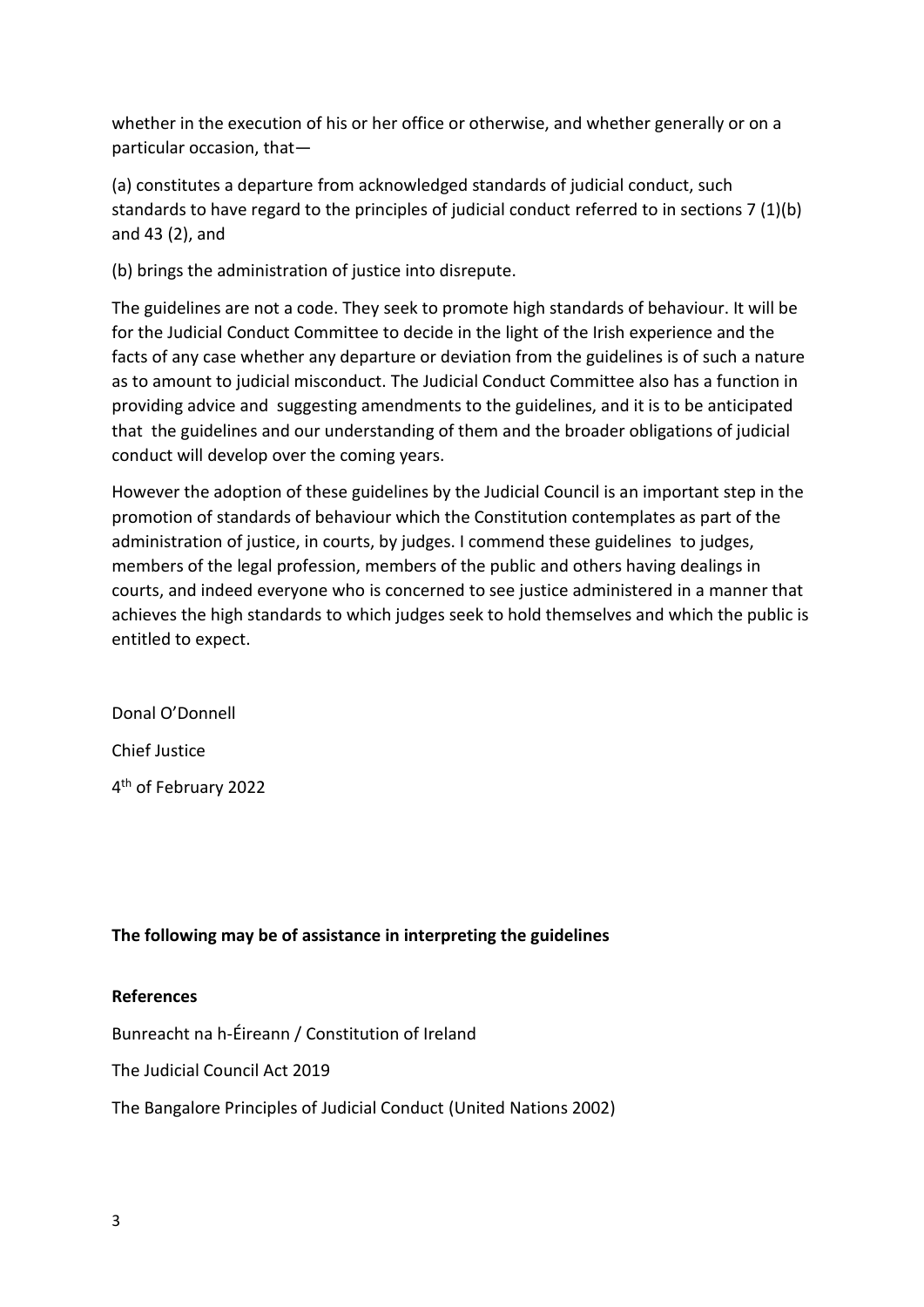### **Guidelines for the Judiciary on Conduct and Ethics**

#### **Judicial Council**

## **Adopted by the Judicial Council with effect from the 1st day of June 2022**

#### **Principle 1 : Independence**

#### **Principle:**

As recognised by the Constitution, judicial independence is a pre-requisite to the rule of law and a fundamental guarantee of a fair trial. A judge shall therefore uphold and exemplify judicial independence in both its individual and institutional aspects.

#### **Application**:

1.1 A judge shall exercise the judicial function independently on the basis of the judge's assessment of the facts and in accordance with a conscientious understanding of the law, free of any extraneous influences, inducements, pressures, threats or interference, direct or indirect, from any quarter or for any reason.

1.2 A judge shall be independent in relation to society in general and in relation to the particular parties to a dispute which the judge has to adjudicate.

1.3 A judge shall not only be free from inappropriate connections with, and influence by, the executive and legislative branches of government, but must also appear to a reasonable observer to be free from such things.

1.4 In performing judicial duties, a judge shall be independent of judicial colleagues in respect of decisions which the judge is obliged to make independently.

1.5 A judge shall encourage and uphold safeguards for the discharge of judicial duties in order to maintain and enhance the institutional and operational independence of the judiciary.

1.6 A judge shall exhibit and promote high standards of judicial conduct in order to reinforce public confidence in the judiciary which is fundamental to the maintenance of judicial independence.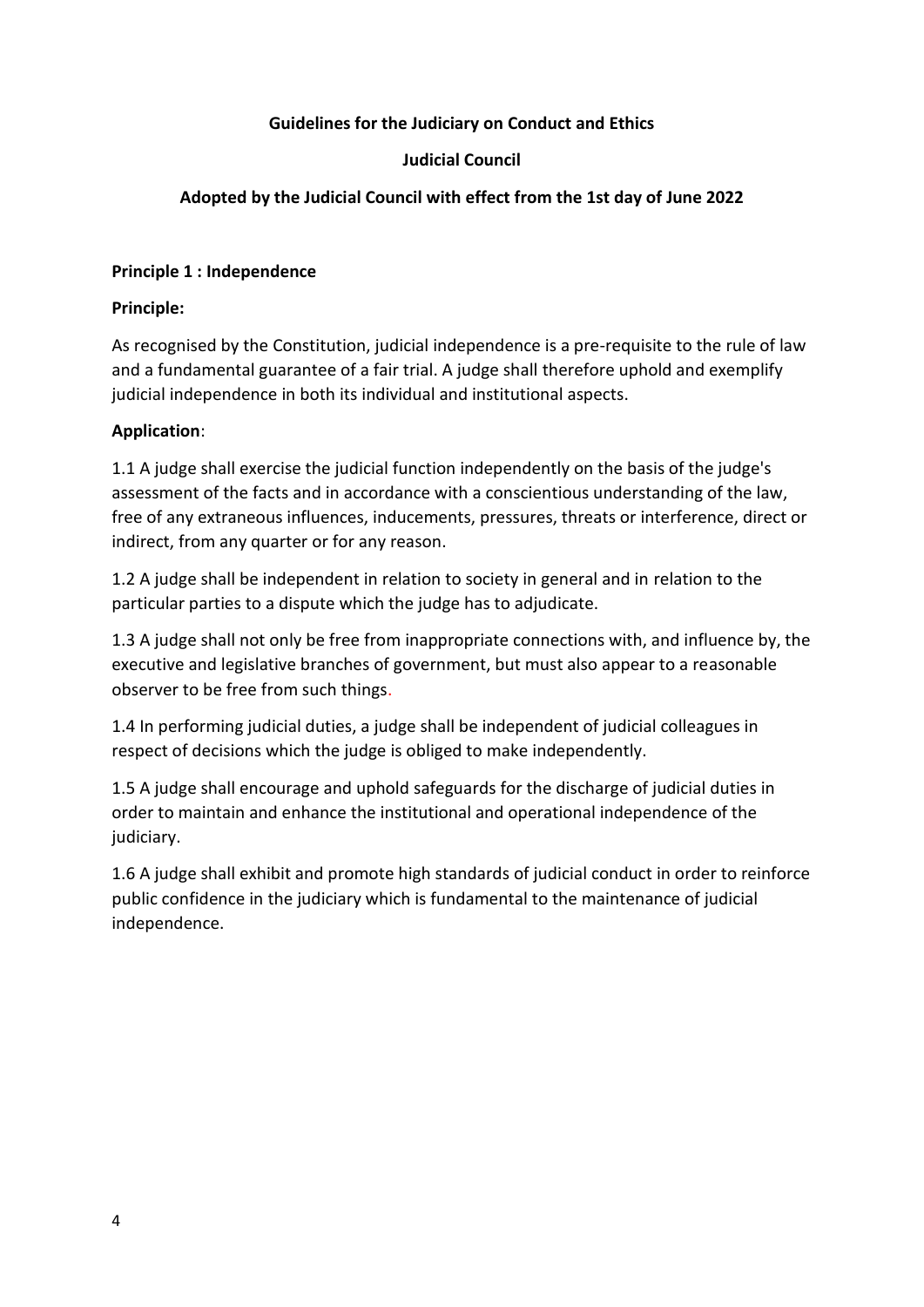## **Principle 2 : Impartiality**

## **Principle:**

Impartiality is essential to the proper discharge of the judicial office. It applies not only to the decision itself but also to the process by which the decision is made.

## **Application:**

2.1 A judge shall perform his or her judicial duties without fear or favour, affection or ill-will, bias or prejudice.

2.2 A judge shall ensure that his or her conduct, both in and out of court, maintains and enhances the confidence of the public, the legal profession and litigants in the impartiality of the judge and of the judiciary.

2.3 A judge shall, so far as is reasonable, so conduct himself or herself as to minimise the occasions on which it will be necessary for the judge to recuse him or herself from hearing or deciding cases.

2.4 A judge shall not knowingly, while a proceeding is before, or could come before, the judge, make any comment that might reasonably be expected to affect the outcome of such proceeding or impair the manifest fairness of the process. Nor shall the judge make any comment in public or otherwise that might affect the fair trial of any person or issue.

2.5 A judge shall recuse himself or herself from participating in any proceedings in which the judge is unable to decide the matter impartially or in which it may appear to a reasonable observer that the judge is unable to decide the matter impartially. Such proceedings include, but are not limited to, instances where

2.5.1 the judge has actual bias or prejudice concerning a party or personal knowledge of disputed evidentiary facts concerning the proceedings;

2.5.2 the judge previously served as a lawyer or was a material witness in the matter in controversy; or

2.5.3 the judge, or a member of the judge's family, has an economic interest in the outcome of the matter in controversy:

Provided that recusal of a judge shall not be required if no other tribunal can be constituted to deal with the case or, because of urgent circumstances, failure to act could lead to a serious miscarriage of justice.

2.6 A judge who is requested by a party to recuse himself or herself, or who apprehends that there may be grounds for recusal, other than those grounds set out above, shall consider such issue dispassionately and without undue sensitivity. The proviso that recusal is not required if no other tribunal can be constituted or because of urgent circumstances continues to apply.

While it is not possible to list all the criteria that might apply, the judge should, in particular, bear in mind the following guidance.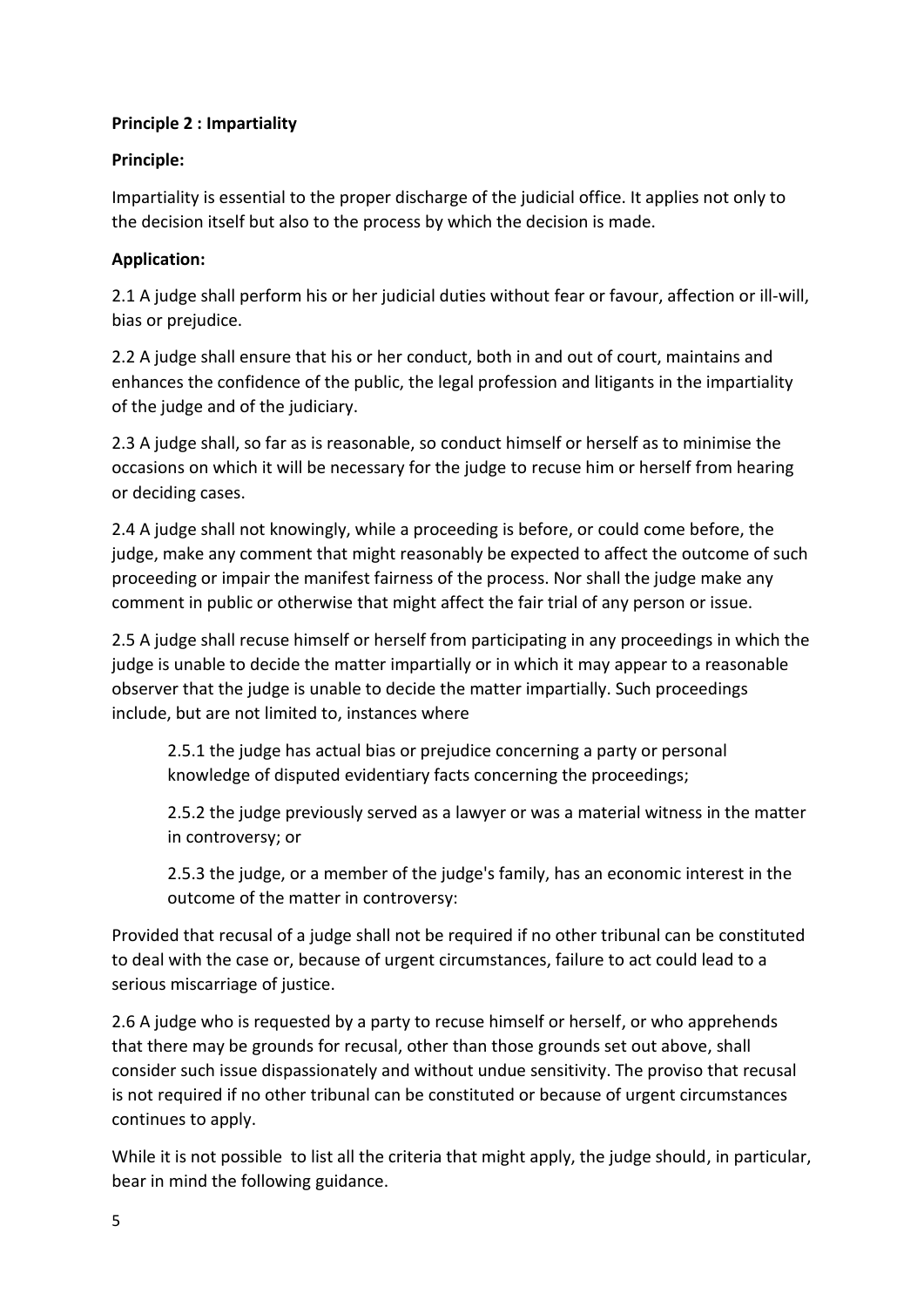2.6.1 It is the duty of a judge to sit and hear cases.

2.6.2 A judge should recuse himself or herself if a reasonably objective and informed person would, on the correct facts, reasonably apprehend that the judge has not or will not bring an impartial mind to bear on the adjudication of the case. The reasonableness of such an apprehension must be assessed in the light of the constitutional declaration made by judges on taking up office, and their ability to fulfil that declaration by reason of their training and experience. It must be assumed that they can clear their mind of irrelevant personal beliefs.

2.6.3 If a request for recusal is grounded upon an assertion of objective bias, the judge should remember that such a ground does not imply personal criticism but is concerned with the perception of partiality in the eyes of a reasonably objective and informed observer.

2.6.4 Objective bias is not to be inferred merely from the fact that a judge has made interim or interlocutory orders in the proceedings, or has presided over a trial that did not come to a final verdict, or may have made legal errors in that process.

2.6.5 Objective bias may be established by showing that the judge has acted in such a manner as to give rise to a reasonable apprehension that he or she will decide the case without proper consideration of the evidence and submissions.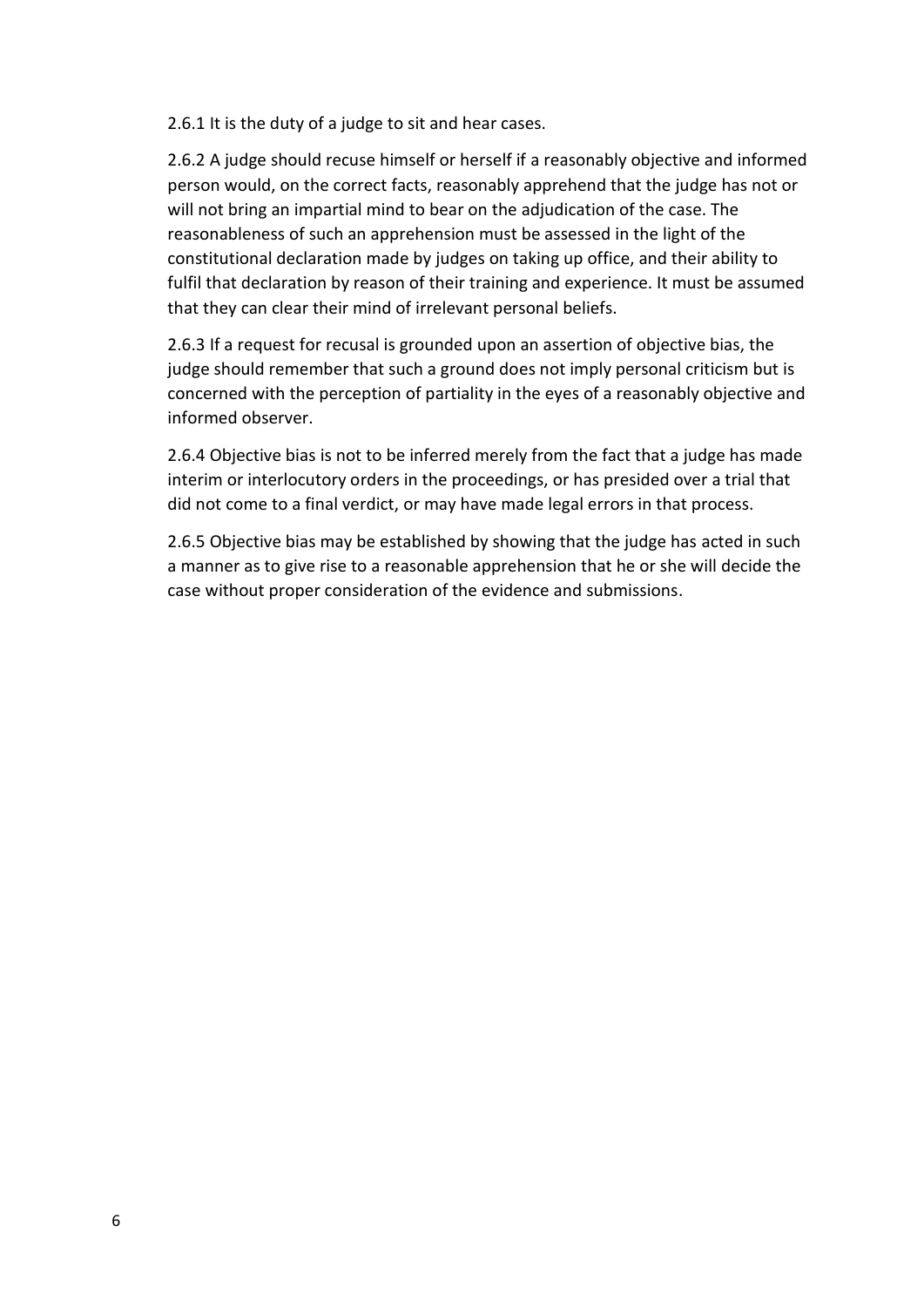## **Principle 3 : Integrity**

## **Principle:**

Integrity is essential to the proper discharge of the judicial office.

### **Application:**

3.1 A judge shall ensure that his or her conduct is above reproach in the view of a reasonable observer.

3.2 The behaviour and conduct of a judge must reaffirm the people's faith in the integrity of the judiciary. Justice must not merely be done but must also be seen to be done.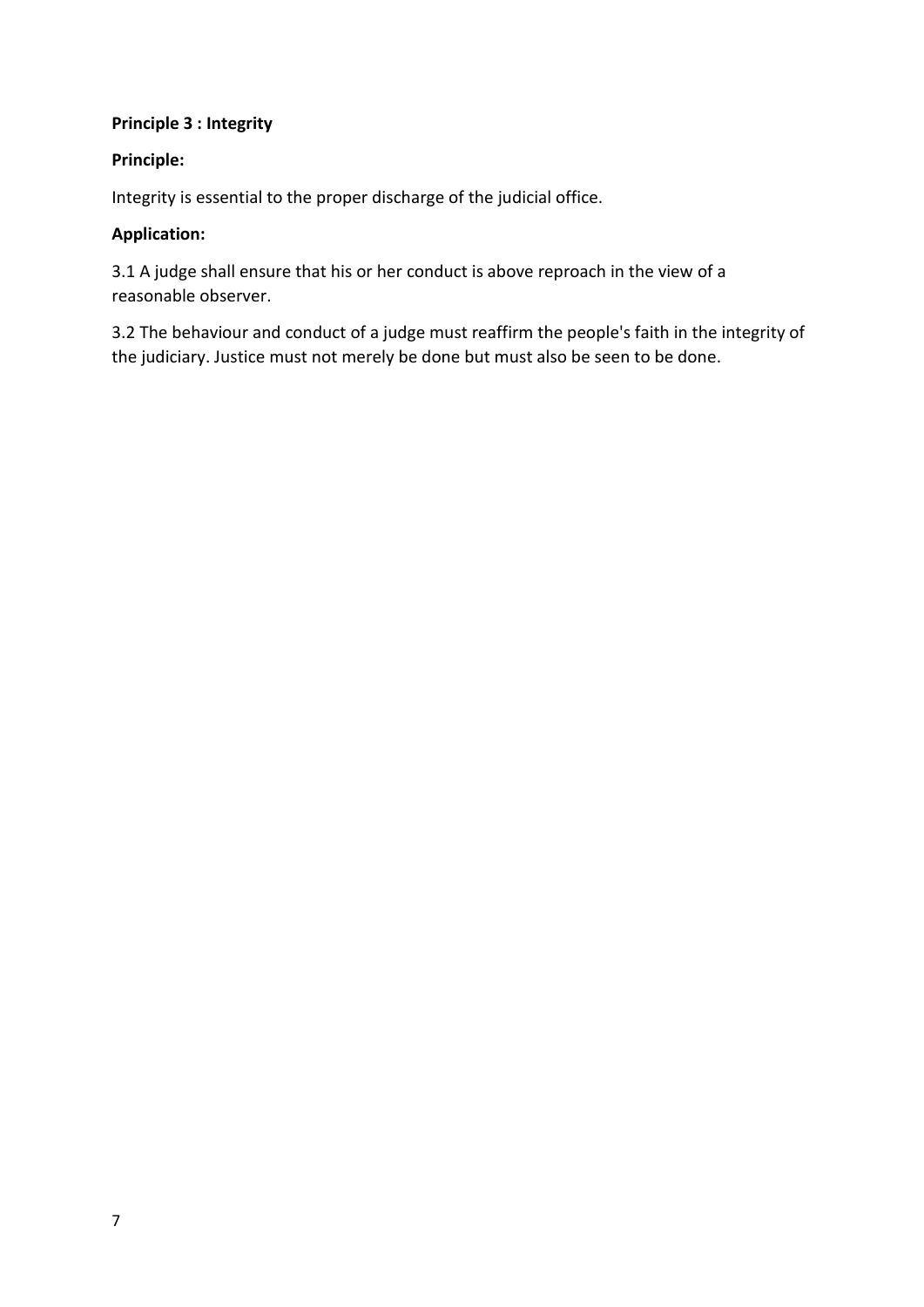## **Principle 4 : Propriety**

## **Principle:**

Propriety, and the appearance of propriety, are essential to the performance of all of the activities of a judge.

# **Application:**

4.1 A judge shall avoid impropriety and the appearance of impropriety in all of the judge's activities.

4.2. As a subject of constant public scrutiny, a judge must accept personal restrictions that might be viewed as burdensome by the ordinary citizen and should do so freely and willingly. In particular, a judge shall conduct himself or herself in a way that is consistent with the dignity of the judicial office.

4.3. A judge shall, in his or her personal relations with individual members of the legal profession who practise regularly in the judge's court, avoid situations which might reasonably give rise to the suspicion or appearance of favouritism or partiality.

4.4 A judge shall not participate in the determination of a case in which any member of the judge's family represents a litigant or is associated in any manner with the case.

4.5 A judge shall not allow the use of the judge's residence by a member of the legal

profession to receive clients or other members of the legal profession, in a manner which is

inconsistent with the propriety of judicial office.

4.6 A judge, like any other citizen, is entitled to freedom of expression, belief, association and assembly, but in exercising such rights, a judge shall always conduct himself or herself in such a manner as to preserve the dignity of the judicial office and the impartiality and independence of the judiciary.

4.7 A judge shall make reasonable efforts to inform himself or herself about the judge's personal and fiduciary financial interests and shall make reasonable efforts to be informed about the financial interests of members of the judge's family.

4.8 A judge shall not allow the judge's family, social or other relationships improperly to influence the judge's judicial conduct and judgement as a judge.

4.9 A judge shall not use or lend the prestige of the judicial office to advance the private interests of the judge, a member of the judge's family or of anyone else, nor shall a judge convey or permit others to convey the impression that anyone is in a special position improperly to influence the judge in the performance of judicial duties.

4.10 Confidential information acquired by a judge in the judge's judicial capacity shall not be used or disclosed by the judge for any other purpose not related to the judge's judicial duties.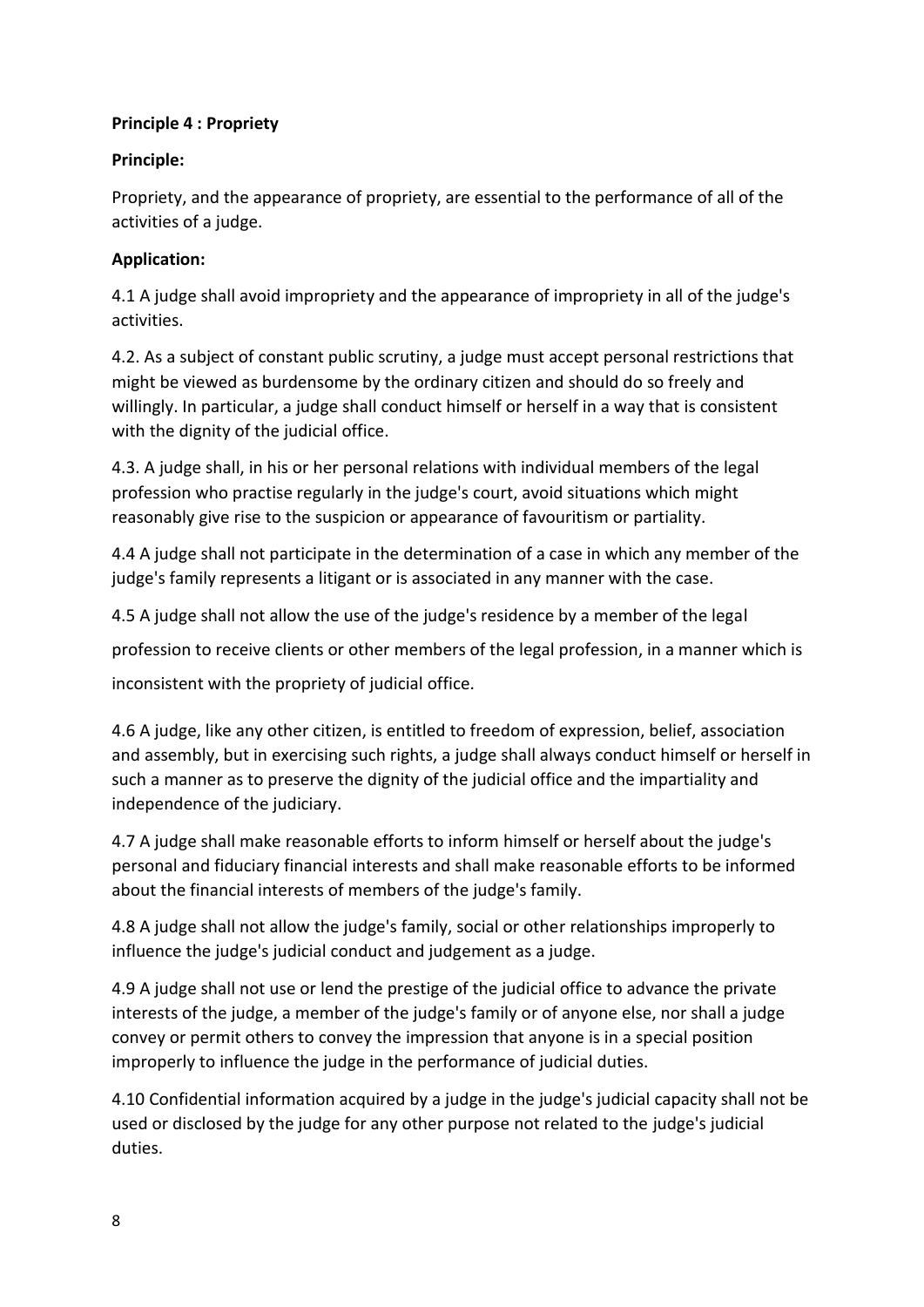4.11 Subject to the proper performance of judicial duties, a judge may:

4.11.1 write, lecture, teach and participate in activities concerning the law, the legal system, the administration of justice or related matters;

4.11.2 appear at a public hearing before an official body concerned with matters relating to the law, the legal system, the administration of justice or related matters;

4.11.3 serve as a member of an official body, or other government commission, committee or advisory body, if such membership is not inconsistent with the perceived impartiality and political neutrality of a judge; or

4.11.4 engage in other activities if such activities do not detract from the dignity of the judicial office or otherwise interfere with the performance of judicial duties.

4.12 A judge shall not practise law whilst the holder of judicial office

4.13 A judge may form or join associations of judges or participate in other organisations representing the interests of judges.

4.14 A judge and members of the judge's family, shall neither ask for, nor accept, any gift, bequest, loan or favour in relation to anything done or to be done or omitted to be done by the judge in connection with the performance of judicial duties.

4.15 A judge shall not knowingly permit court staff or others subject to the judge's influence, direction or authority, to ask for, or accept, any gift, bequest, loan or favour in relation to anything done or to be done or omitted to be done in connection with the judge's duties or functions or which might reasonably be perceived as intended to influence the judge in the performance of judicial duties or otherwise give rise to an appearance of partiality.

4.16 Subject to law and to any legal requirements of public disclosure, a judge may receive a token gift, award or benefit as appropriate to the occasion on which it is made provided that such gift, award or benefit might not reasonably be perceived as intended to influence the judge in the performance of judicial duties or otherwise give rise to an appearance of partiality.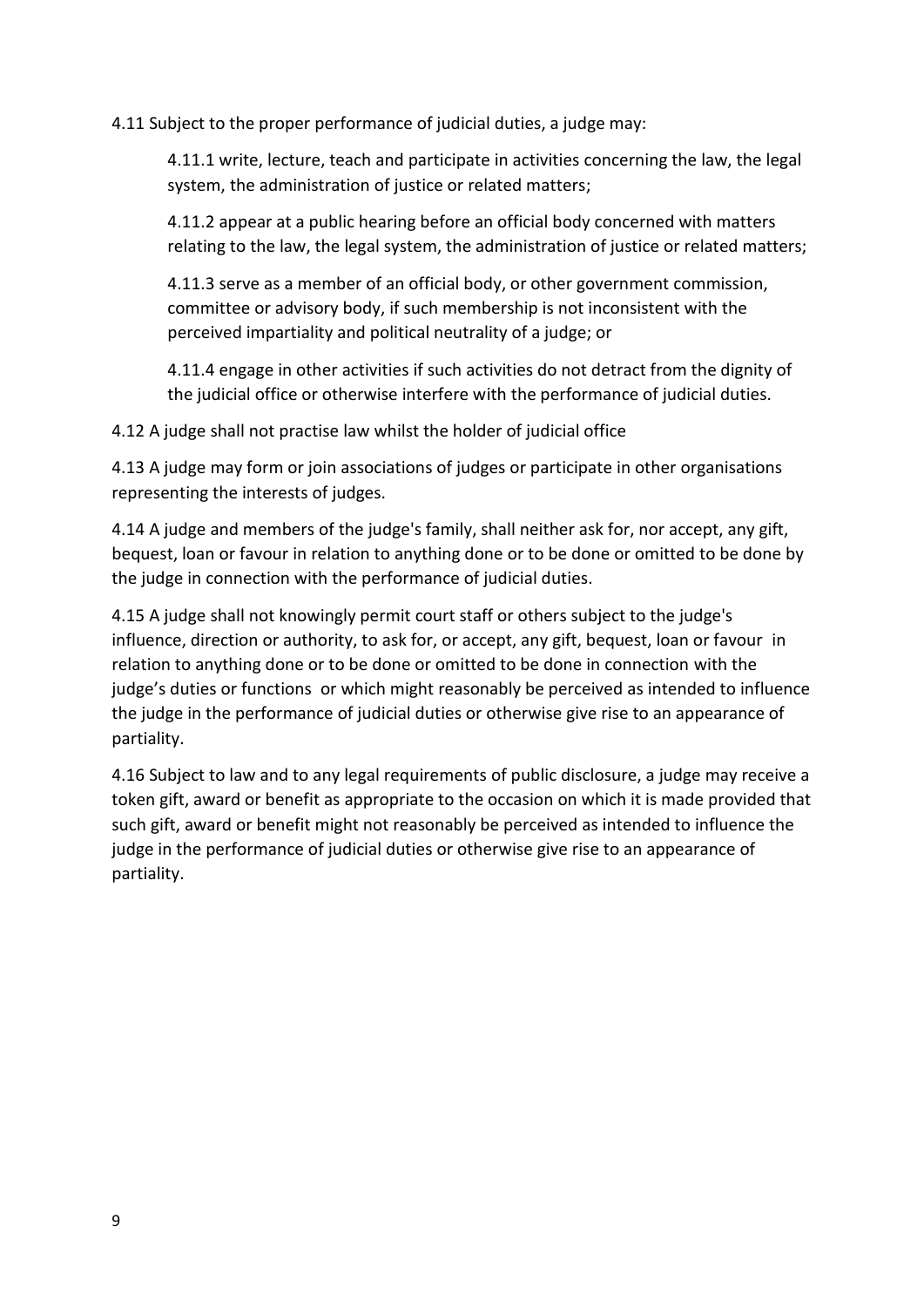#### **Principle 5 : Competence and diligence**

### **Principle:**

Competence and diligence are prerequisites to the due performance of judicial office.

## **Application**:

5.1 The judicial duties of a judge take precedence over all other activities.

5.2 A judge shall devote the judge's professional activity to judicial duties, which include not only the performance of judicial functions and responsibilities in court and the making of decisions, but also other tasks relevant to the judicial office or the court's operations.

5.3 A judge shall take reasonable steps to maintain and enhance the judge's knowledge, skills and personal qualities necessary for the proper performance of judicial duties, taking advantage for this purpose of the training and other facilities which should be made available, under judicial control, to judges.

5.4 A judge shall take reasonable steps to keep himself or herself informed about relevant developments of international law, including international conventions and other instruments establishing human rights norms.

5.5 A judge shall perform all judicial duties, including the delivery of reserved decisions, efficiently, fairly and with reasonable promptness taking into account available resources and the length or complexity of the case and other work commitments of the judge.

5.6 A judge shall maintain order and decorum in all proceedings before the court and be patient, dignified and courteous in relation to litigants, jurors, witnesses, lawyers and others with whom the judge deals in an official capacity. The judge shall require similar conduct of legal representatives, court staff and others subject to the judge's influence, direction or control.

5.7 A judge shall not engage in conduct incompatible with the diligent discharge of judicial duties.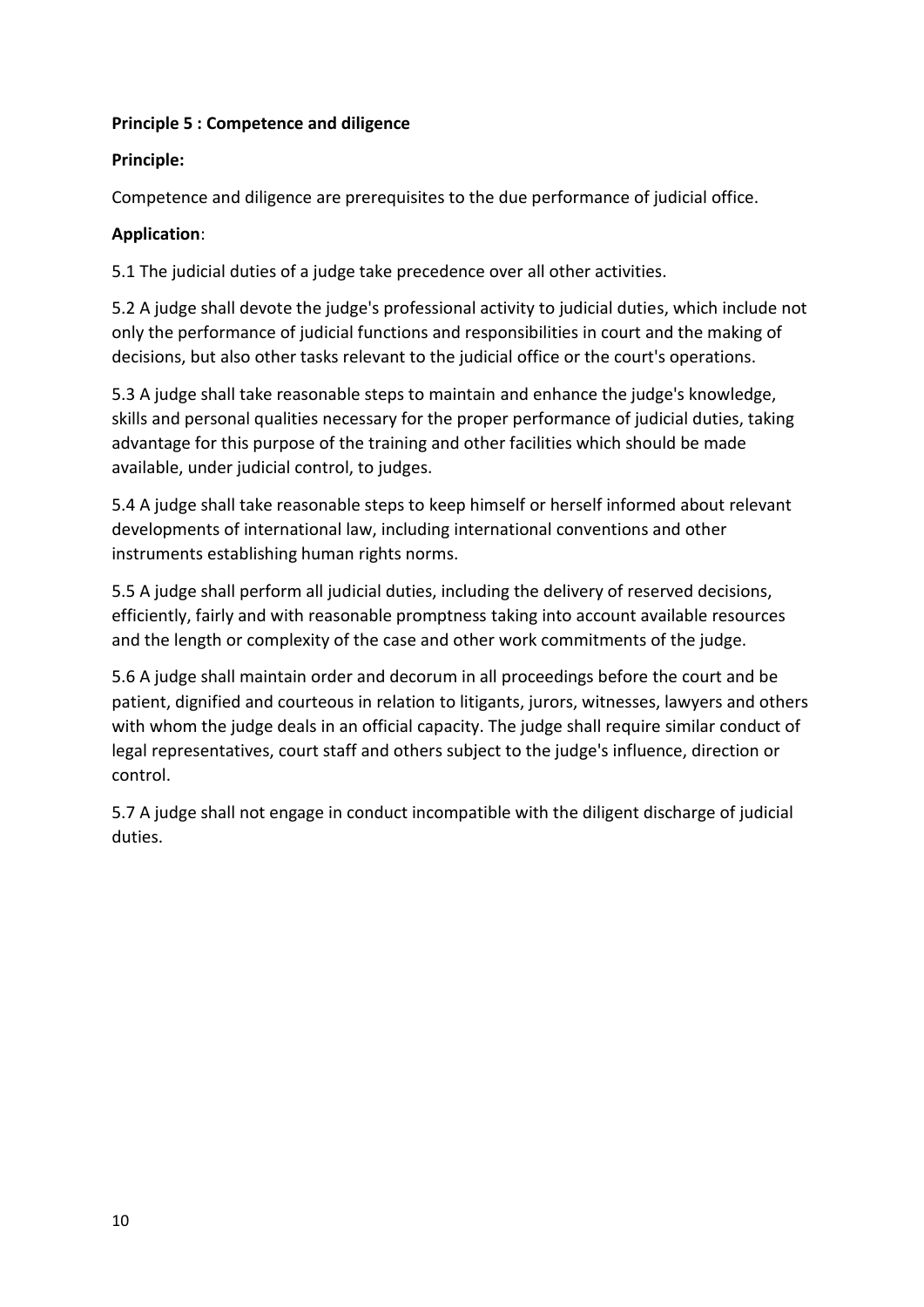### **Principle 6: Equality**

### **Principle:**

Ensuring equality of treatment to all before the courts is essential to the due performance of the judicial office.

## **Application:**

6.1 A judge shall be aware of, and understand, diversity in society and differences arising from various sources, including but not limited to race, colour, gender, religion, national origin, ethnicity, disability, age, marital status, sexual orientation, social and economic status and other like causes ("irrelevant grounds").

6.2 A judge shall not, in the performance of judicial duties, by words or conduct, manifest bias or prejudice towards any person or group on irrelevant grounds.

6.3 A judge shall carry out judicial duties with appropriate consideration for all persons, such as the parties, witnesses, lawyers, court staff and judicial colleagues, without differentiation on any irrelevant ground, immaterial to the proper performance of such duties.

6.4 A judge shall not knowingly permit court staff or others subject to the judge's influence, direction or control to differentiate between persons concerned, in a matter before the judge, on any irrelevant ground immaterial to the proper performance of their role.

6.5 A judge shall require lawyers in proceedings before the court to refrain from manifesting, by words or conduct, bias or prejudice based on irrelevant grounds, except such as are legally relevant to an issue in proceedings and may be the subject of legitimate advocacy.